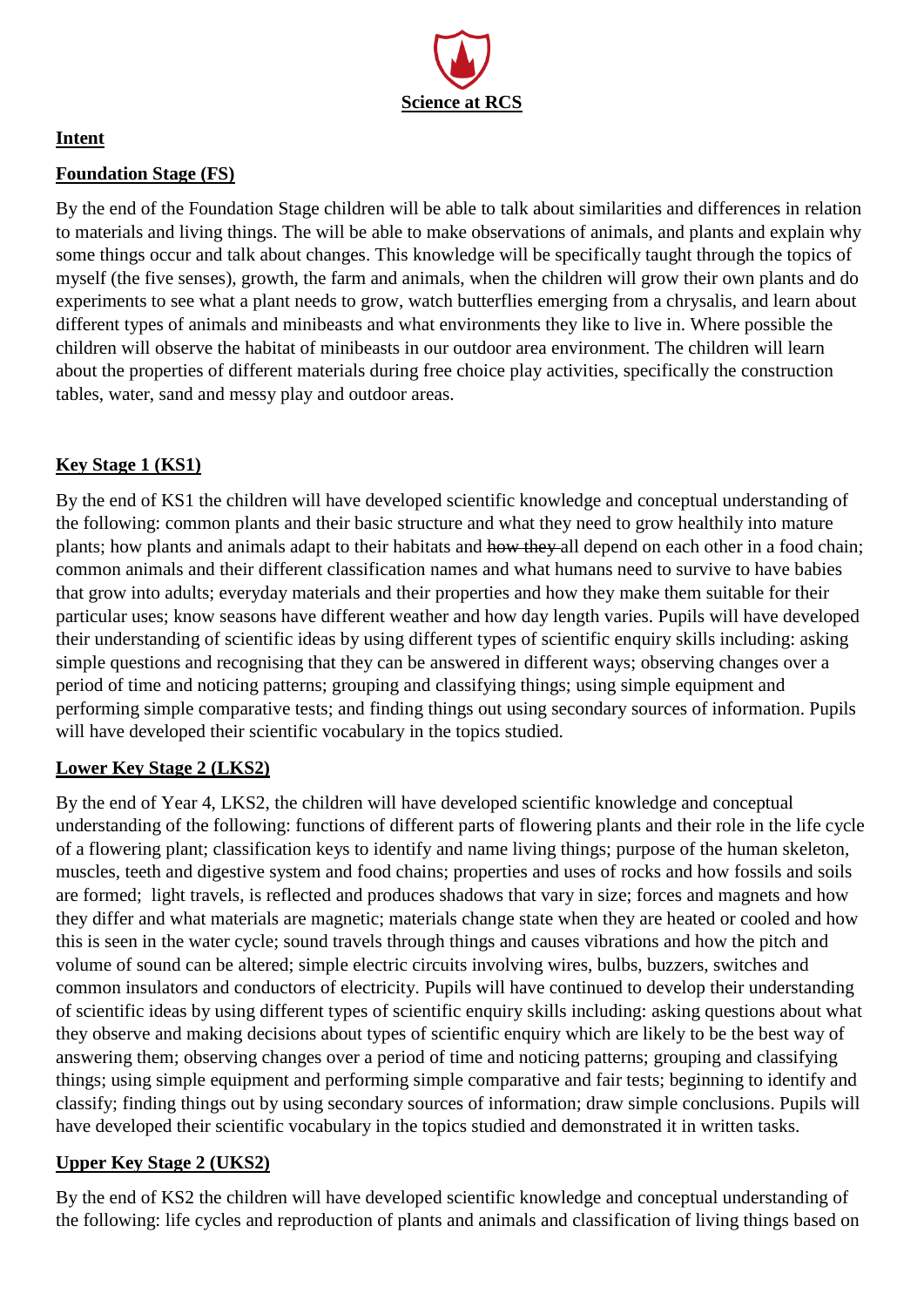specific characteristics; changes as humans develop to old age, the circulatory system and how lifestyle can impact on it; properties of everyday materials and how they can be separated through filtering, sieving and evaporating; movement of the Earth in relation to the sun and moon and how day and night happens; forces of gravity, air resistance, water resistance and friction; fossils provide information about living things that once lived, offspring vary from their parent and adaptation may lead to evolution; light travels in straight lines and how shadows are formed; draw circuits using symbols, compare circuits and associate brightness or volume with the number of cells in a circuit. Pupils will have continued to develop their understanding of scientific ideas by using different types of scientific enquiry skills including: asking questions about scientific phenomena and analysing functions, relationships and interactions; recognising that scientific ideas change and develop over time; selecting appropriate ways to answer science questions; observing changes over different periods of time and noticing patterns; grouping and classifying things; using simple equipment and performing simple comparative and fair tests; grouping and classifying; finding things out using a wide range of secondary sources of information; drawing conclusions based on their data and observations; using evidence to justify their ideas; using scientific knowledge and understanding to explain their findings. Pupils will have developed their scientific vocabulary in the topics studied and demonstrated it in written tasks.

### **Implementation**

We deliver our Science Curriculum through a topic based curriculum primarily. The curriculum delivered is based on the National Curriculum. Children at RCS in KS1 experience 4 units of Science over the course of the academic year, whereas in KS2 they have 5 units. Most of the time these units are taught as a whole, but sometimes they have been split up to enable cross curricular links with our topic based curriculum. At RCS we have written our own Scheme of Work (SOW) in order to deliver the units. The SOW has been written to ensure science is taught through as many scientific enquiry skills as possible, but also ensuring scientific knowledge and conceptual understanding is embedded. Children at RCS from Year 1 to Year 6 have four half terms where Science is the Assessment Focus and where the main elements of the Science Curriculum are taught. Some Science teaching may occur in half terms that do not have Science as a focus, but links well to the overall topic being delivered. In the FS children learn through a topic based curriculum and aspects of Science are woven through when applicable in line with the early learning goals. Specific concepts are taught through carpet sessions and teacher led activities as the curriculum lends itself. The children are also given opportunities to explore scientific concepts in the sand and water trays, messy play stations, malleable areas and outdoor areas daily.

In Years 1-6, Teachers can choose to deliver Science on a weekly basis for the duration of the half term, or they can block it in bigger chunks.

The detail of where all the aspects of the Science Curriculum are taught, can be seen in the table below. Each year group also has a Curriculum Map:

**<http://roehampton.wandsworth.sch.uk/curriculum/curriculum-map/>** and the aspects of the Science Curriculum designated to that year group have been allocated in the half terms where Science will be a focus (in bold) and in other half terms if there is a direct link to the overall topic being delivered.

Where possible teachers will use a variety of learning styles to ensure all children have access to the curriculum. The emphasis is on imparting scientific knowledge and developing scientific enquiry skills by providing first-hand practical experiences. Teachers strive to meet the needs of all individual learners in their teaching of Science. This may include, for example, exploring a range of ways for pupils to record their scientific findings and share knowledge acquired (e.g. verbal/video presentations, hot seating, practical demonstrations) and the use of word mapping/vocabulary exploration activities to promote the understanding of scientific language. Please see our SEND/Equality Statement of Intent/Implementation for more information on ways in which we seek to ensure that all pupils have opportunities to succeed across all curriculum areas.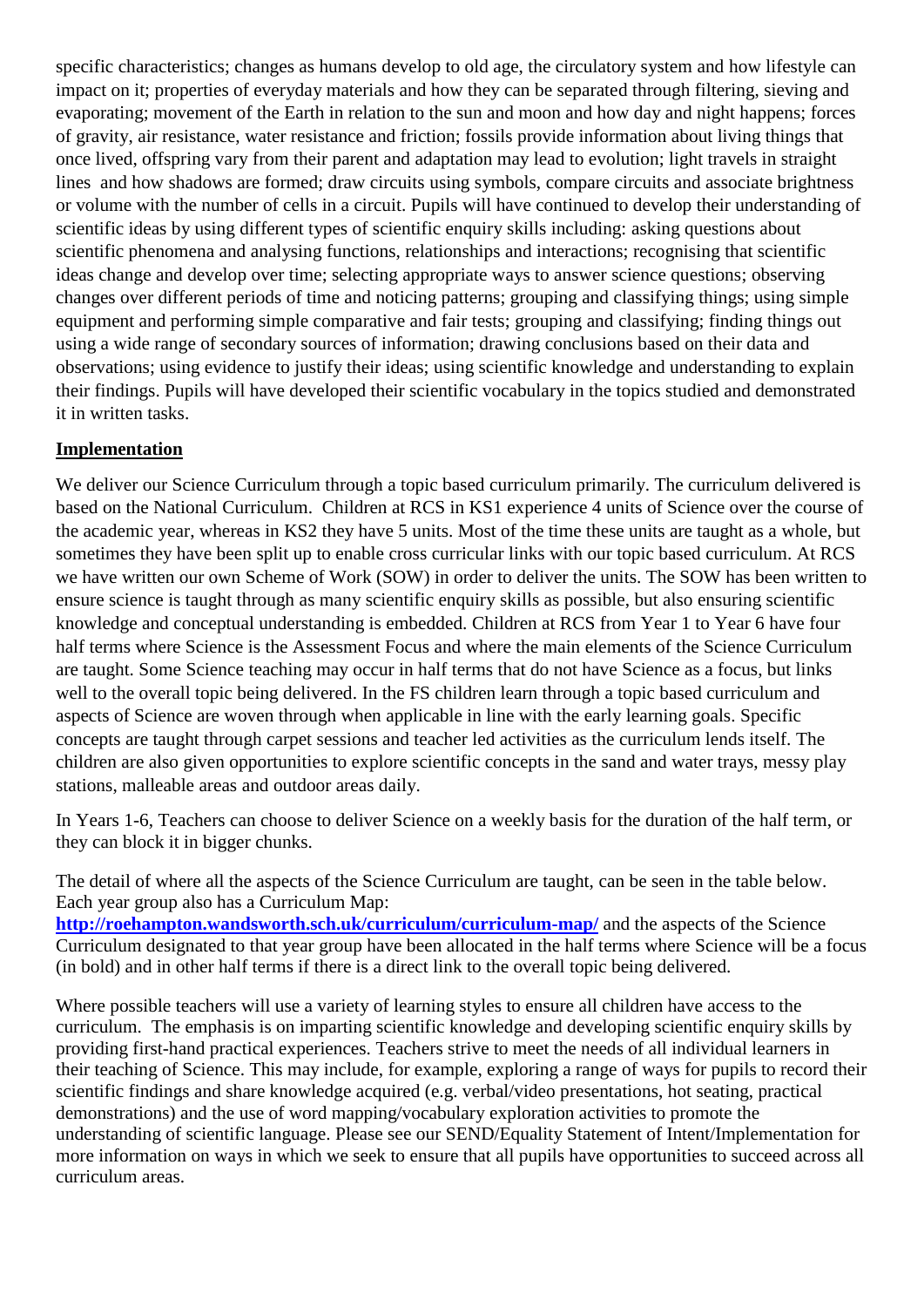| Year                  | <b>Aspect of Science</b>      | <b>Area of Science Covered</b>                                                               |
|-----------------------|-------------------------------|----------------------------------------------------------------------------------------------|
| Group                 | Curriculum                    |                                                                                              |
| <b>Topics</b>         |                               |                                                                                              |
| linked to             |                               |                                                                                              |
| <b>Science</b>        |                               |                                                                                              |
| $\mathbf{1}$          | Animals including             | Identify and name a variety of animals including                                             |
|                       | humans                        | fish, amphibians, reptiles birds and mammals.                                                |
| <b>Ourselves</b>      |                               | Identify and name a variety of common                                                        |
|                       |                               | animals that are carnivores, herbivores and                                                  |
|                       |                               | omnivores. Describe and compare the structure of                                             |
|                       |                               | a variety of common animals (fish, amphibians,                                               |
| <b>Our Local</b>      |                               | reptiles, birds and mammals, including pets).                                                |
| Area                  |                               | Identify, name, draw and label the basic parts of                                            |
|                       |                               | the human body and say which part of the body is                                             |
|                       |                               | associated with each sense.                                                                  |
| <b>Clothes</b>        | Seasonal changes              | Observe changes across the four seasons.                                                     |
|                       |                               | Observe and describe weather associated with the                                             |
|                       |                               | seasons and how day length varies.                                                           |
| Growing               | Plants                        | Identify and name a variety of common wild and                                               |
|                       |                               | garden plants, including deciduous and evergreen                                             |
| Exploration           |                               | trees. Identify and describe the basic structure of a                                        |
|                       |                               | variety of common flowering plants, including                                                |
|                       |                               | trees.                                                                                       |
|                       | Everyday materials            | Distinguish between an object and the material                                               |
|                       |                               | from which it is made. Identify and name a                                                   |
|                       |                               | variety of everyday materials, including wood,                                               |
|                       |                               | plastic, glass, metal, water, and rock. Describe the                                         |
|                       |                               | simple physical properties of a variety of                                                   |
|                       |                               | everyday materials. Compare and group together                                               |
|                       |                               | a variety of everyday materials on the basis of<br>their simple physical properties.         |
|                       | Living things and their       | Explore and compare the differences between                                                  |
| $\overline{2}$        | habitat                       | things that are living, dead, and things that have                                           |
|                       |                               | never been alive. Identify that most living things                                           |
|                       |                               | live in habitats to which they are suited and                                                |
| <b>Animals</b>        |                               | describe how different habitats provide for the                                              |
| and their             |                               | basic needs of different kinds of animals and                                                |
| habitats              |                               | plants, and how they depend on each other.                                                   |
|                       | Uses of everyday<br>materials | Identify and compare the suitability of a variety                                            |
|                       |                               | of everyday materials, including wood, metal,                                                |
| <b>Homes</b>          |                               | plastic, glass, brick, rock, paper and cardboard for                                         |
|                       |                               | particular uses. Find out how the shapes of solid                                            |
|                       |                               | objects made from some materials can be changed                                              |
| Space                 |                               | by squashing, bending, twisting and stretching.                                              |
|                       | Plants                        | Identify and name a variety of plants and animals                                            |
|                       |                               | in their habitats, including micro-habitats.                                                 |
| Africa                |                               | Describe how animals obtain their food from                                                  |
|                       |                               | plants and other animals, using the idea of a                                                |
|                       |                               | simple food chain, and identify and name                                                     |
| <b>The</b>            |                               | different sources of food. Observe and describe                                              |
| common                |                               | how seeds and bulbs grow into mature plants.<br>Find out and describe how plants need water, |
| and healthy<br>living |                               | light and a suitable temperature to grow and stay                                            |
|                       |                               | healthy.                                                                                     |
|                       |                               |                                                                                              |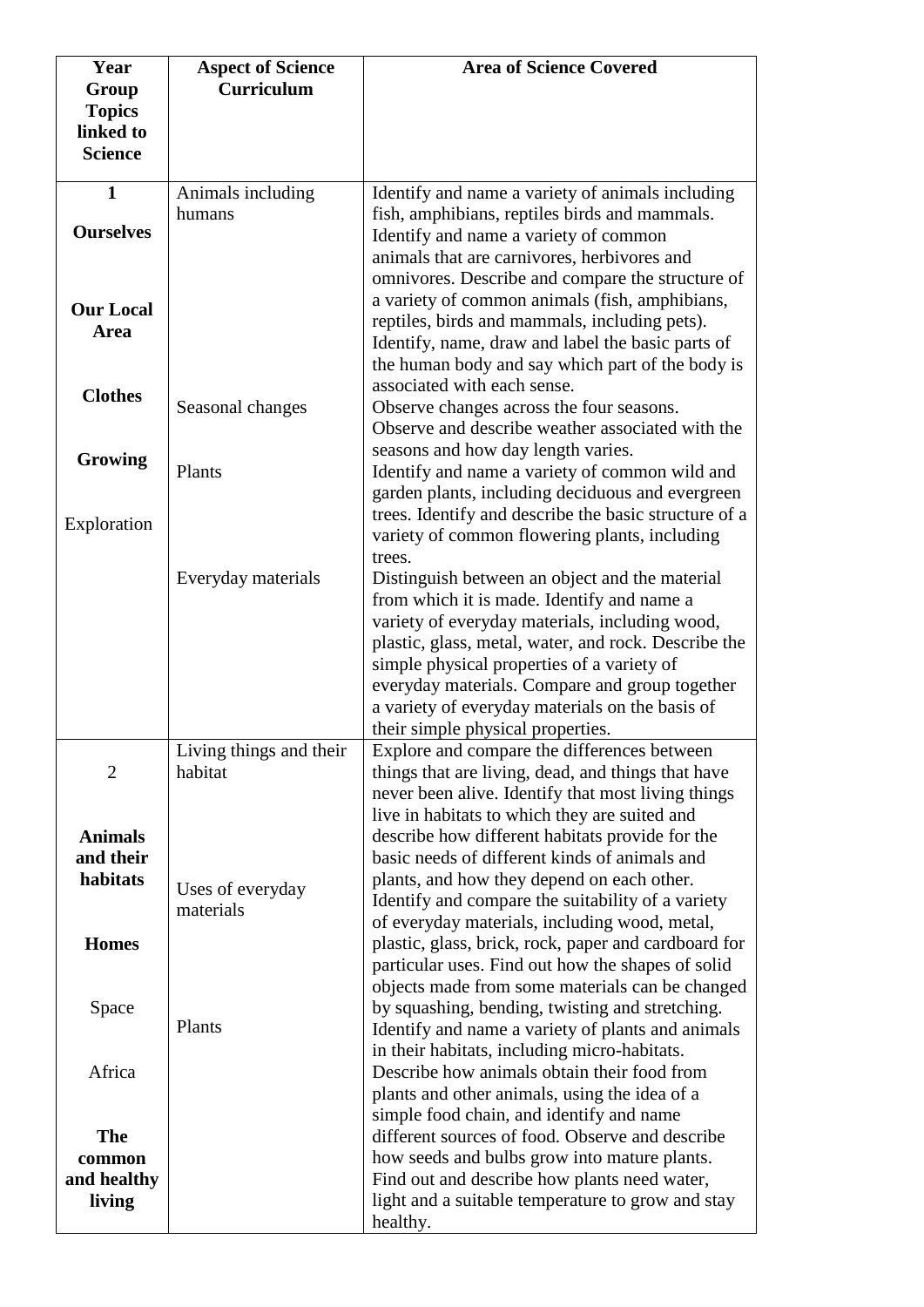|                        | Animals including  | Notice that animals, including humans, have                                                    |
|------------------------|--------------------|------------------------------------------------------------------------------------------------|
| <b>The Seaside</b>     | humans             | offspring, which grow into adults. Find out about                                              |
|                        |                    | and describe the basic needs of animals, including                                             |
|                        |                    | humans, for survival (water, food and air).                                                    |
|                        |                    | Describe the importance for humans of exercise,                                                |
|                        |                    | eating the right amounts of different types of                                                 |
|                        |                    | food, and hygiene.                                                                             |
|                        | Animals, including | Identify that animals, including humans, need the                                              |
| 3                      | humans             | right types and amount of nutrition, and that they                                             |
|                        |                    | cannot make their own food; they get nutrition                                                 |
| Our Local              |                    | from what they eat. Identify that humans and                                                   |
| Area                   |                    | some other animals have skeletons and muscles                                                  |
|                        | Rocks              | for support, protection and movement.<br>Compare and group together different kinds of         |
| <b>Crocodiles</b>      |                    | rocks on the basis of their appearance and simple                                              |
|                        |                    | physical properties. Describe in simple terms how                                              |
|                        |                    | fossils are formed when things that have lived are                                             |
| Rocks and              |                    | trapped within rock. Recognise that soils are                                                  |
| the Stone              |                    | made from rocks and organic matter.                                                            |
| Age                    | Plants             | Identify and describe the functions of different                                               |
|                        |                    | parts of flowering plants: roots, stem/trunk, leaves                                           |
|                        |                    | and flowers. Explore the requirements of plants                                                |
| <b>The</b>             |                    | for life and growth (air, light, water, nutrients                                              |
| <b>Caribbean</b>       |                    | from soil, and room to grow) and how they vary                                                 |
|                        |                    | from plant to plant. Investigate the way in which                                              |
|                        |                    | water is transported within plants. Explore the                                                |
| Let there              |                    | part that flowers play in the life cycle of                                                    |
| be Light               |                    | flowering plants, including pollination, seed                                                  |
|                        |                    | formation and seed dispersal.                                                                  |
|                        | Light              | Recognise that they need light in order to see                                                 |
| <b>The Iron</b><br>Man |                    | things and that dark is the absence of light<br>notice that light is reflected from surfaces.  |
|                        |                    | Recognise that light from the sun can be                                                       |
|                        |                    | dangerous and that there are ways to protect their                                             |
|                        |                    | eyes. Recognise that shadows are formed when                                                   |
|                        |                    | the light from a light source is blocked by an                                                 |
|                        |                    | opaque object. Find patterns in the way that the                                               |
|                        |                    | size of shadows change.                                                                        |
|                        | Forces and Magnets | Compare how things move on different surfaces.                                                 |
|                        |                    | Notice that some forces need contact between two                                               |
|                        |                    | objects, but magnetic forces can act at a distance.                                            |
|                        |                    | Observe how magnets attract or repel each other                                                |
|                        |                    | and attract some materials and not others.                                                     |
|                        |                    | Compare and group together a variety of                                                        |
|                        |                    | everyday materials on the basis of whether they                                                |
|                        |                    | are attracted to a magnet, and identify some<br>magnetic materials. Describe magnets as having |
|                        |                    | two poles predict whether two magnets will                                                     |
|                        |                    | attract or repel each other, depending on which                                                |
|                        |                    | poles are facing.                                                                              |
|                        | Sound              | Identify how sounds are made, associating some                                                 |
| 4                      |                    | of them with something vibrating. Recognise that                                               |
|                        |                    | vibrations from sounds travel through a medium                                                 |
|                        |                    | to the ear. Find patterns between the pitch of a                                               |
| Romans                 |                    | sound and features of the object that produced it.                                             |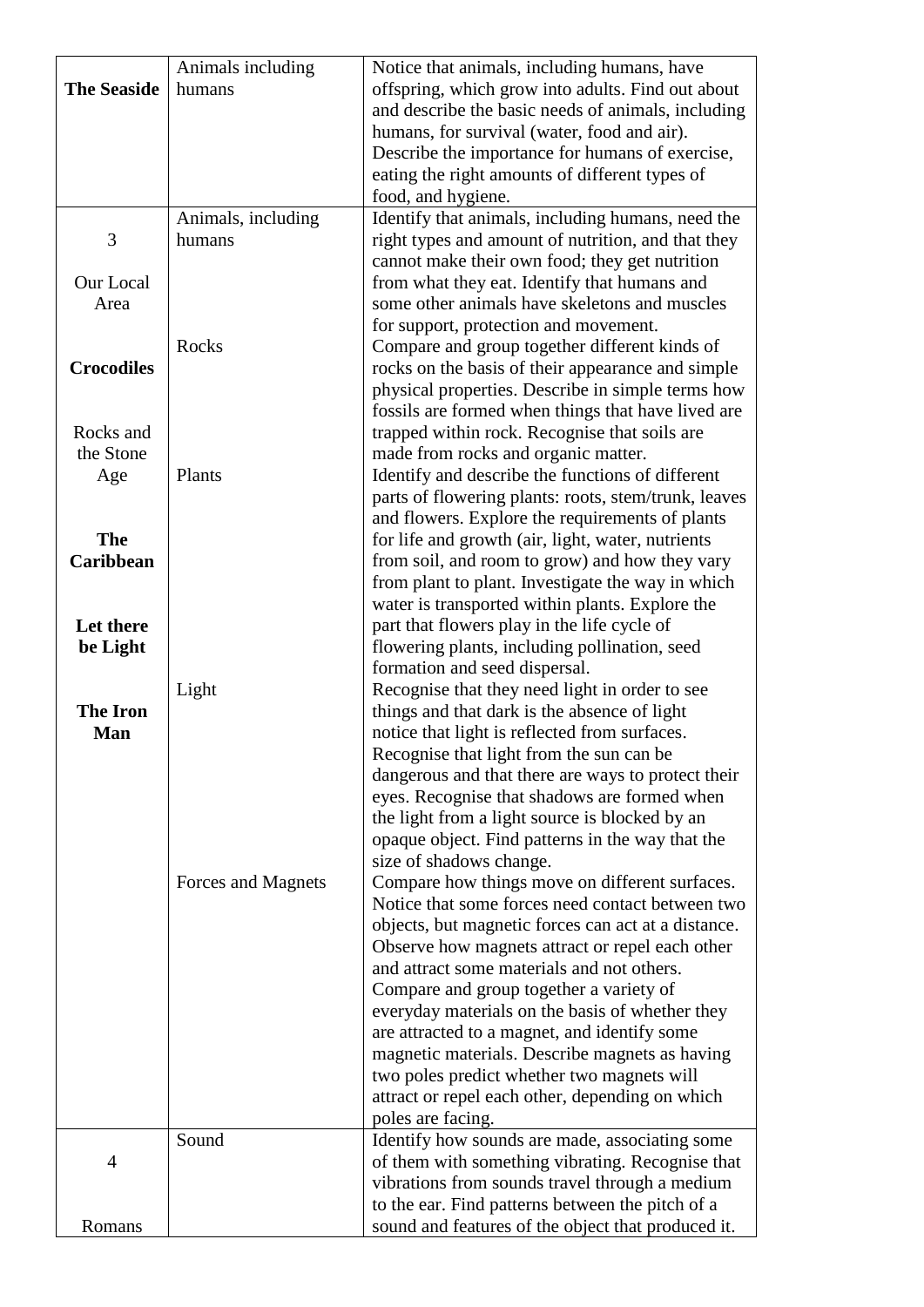| <b>Journeys</b><br>On the<br>Move<br><b>Insects and</b><br><b>Minibeasts</b> | <b>States of matter</b>                | Find patterns between the volume of a sound and<br>the strength of the vibrations that produced it.<br>Recognise that sounds get fainter as the distance<br>from the sound source increases.<br>Compare and group materials together, according<br>to whether they are solids, liquids or gases.<br>Observe that some materials change state when<br>they are heated or cooled, and measure or<br>research the temperature at which this happens in<br>degrees Celsius ( $\rm{^{\circ}C}$ ). Identify the part played by<br>evaporation and condensation in the water cycle<br>and associate the rate of evaporation with<br>temperature. |
|------------------------------------------------------------------------------|----------------------------------------|-------------------------------------------------------------------------------------------------------------------------------------------------------------------------------------------------------------------------------------------------------------------------------------------------------------------------------------------------------------------------------------------------------------------------------------------------------------------------------------------------------------------------------------------------------------------------------------------------------------------------------------------|
| Down on<br>the Farm                                                          | Electricity                            | Identify common appliances that run on<br>electricity. Construct a simple series electrical<br>circuit, identifying and naming its basic parts,<br>including cells, wires, bulbs, switches and<br>buzzers. Identify whether or not a lamp will light<br>in a simple series circuit, based on whether or not<br>the lamp is part of a complete loop with a battery.<br>Recognise that a switch opens and closes a circuit<br>and associate this with whether or not a lamp<br>lights in a simple series circuit. Recognise some<br>common conductors and insulators, and associate<br>metals with being good conductors.                   |
|                                                                              | Living things and their<br>habitats    | Recognise that living things can be grouped in a<br>variety of ways. Explore and use classification<br>keys to help group, identify and name a variety of<br>living things in their local and wider environment.<br>Recognise that environments can change and that<br>this can sometimes pose dangers to living things.                                                                                                                                                                                                                                                                                                                  |
|                                                                              | Animals, including<br>humans           | Describe the simple functions of the basic parts of<br>the digestive system in humans. Identify the<br>different types of teeth in humans and their<br>simple functions. Construct and interpret a variety<br>of food chains, identifying producers, predators<br>and prey.                                                                                                                                                                                                                                                                                                                                                               |
| 5                                                                            | Properties and changes<br>of materials | Compare and group together everyday materials<br>on the basis of their properties, including their                                                                                                                                                                                                                                                                                                                                                                                                                                                                                                                                        |
| <b>Hubble</b><br><b>Bubble</b>                                               |                                        | hardness, solubility, transparency, conductivity<br>(electrical and thermal), and response to magnets.<br>Know that some materials will dissolve in liquid<br>to form a solution, and describe how to recover a<br>substance from a solution. Use knowledge of                                                                                                                                                                                                                                                                                                                                                                            |
| <b>Ancient</b><br><b>Greece</b>                                              |                                        | solids, liquids and gases to decide how mixtures<br>might be separated, including through filtering,<br>sieving and evaporating. Give reasons, based on<br>evidence from comparative and fair tests, for the                                                                                                                                                                                                                                                                                                                                                                                                                              |
| <b>Time</b>                                                                  |                                        | particular uses of everyday materials, including<br>metals, wood and plastic. Demonstrate that<br>dissolving, mixing and changes of state are                                                                                                                                                                                                                                                                                                                                                                                                                                                                                             |
| <b>The</b><br><b>Wonder of</b><br><b>Nature</b>                              |                                        | reversible changes. Explain that some changes<br>result in the formation of new materials, and that<br>this kind of change is not usually reversible,                                                                                                                                                                                                                                                                                                                                                                                                                                                                                     |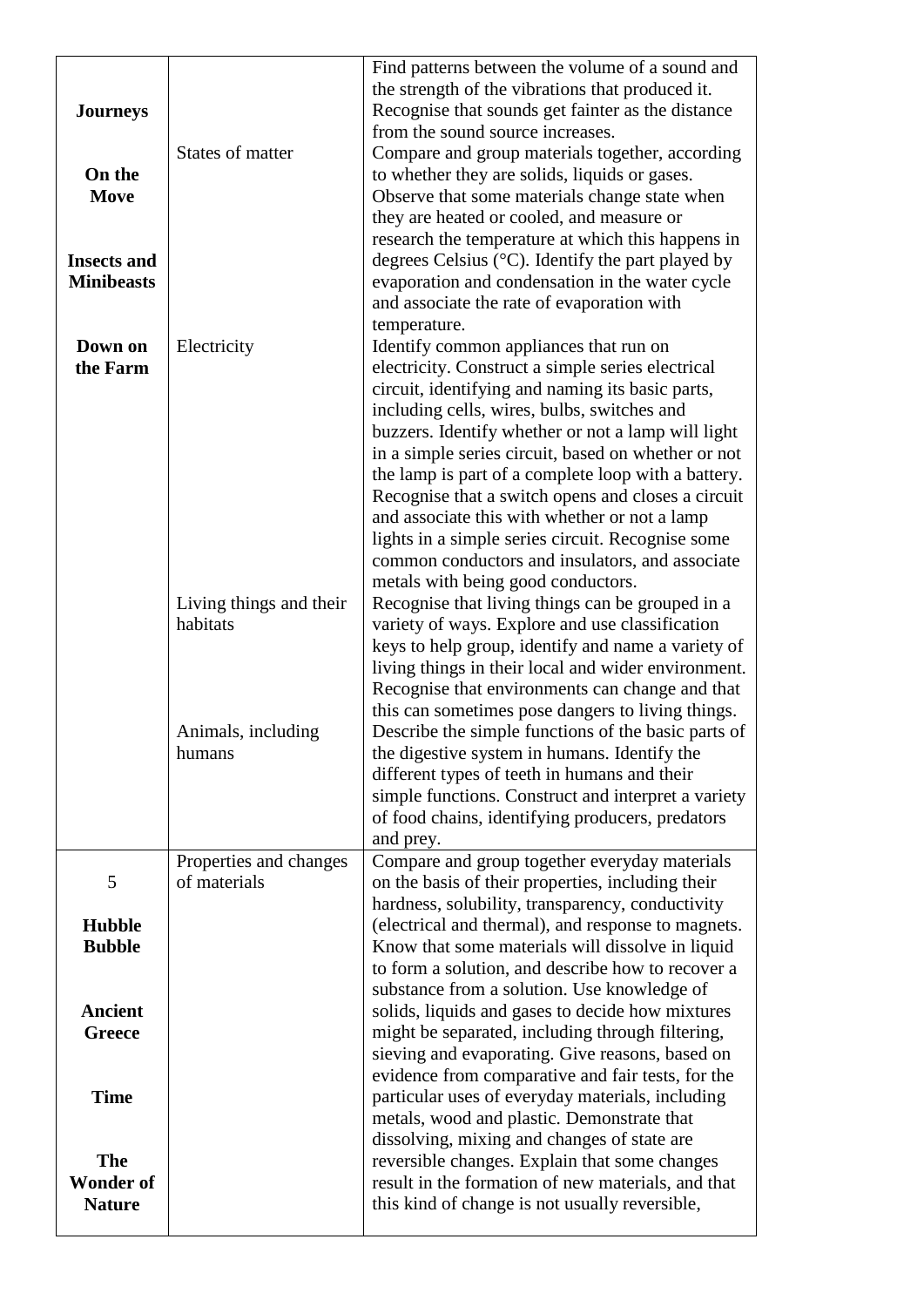| The Tale of<br><b>Two Cities</b><br>(Paris and<br>London)       | Forces                              | including changes associated with burning and<br>the action of acid on bicarbonate of soda.<br>Explain that unsupported objects fall towards the<br>Earth because of the force of gravity acting<br>between the Earth and the falling object.<br>Identify the effects of air resistance, water<br>resistance and friction, that act between moving<br>surfaces. Recognise that some mechanisms, |
|-----------------------------------------------------------------|-------------------------------------|-------------------------------------------------------------------------------------------------------------------------------------------------------------------------------------------------------------------------------------------------------------------------------------------------------------------------------------------------------------------------------------------------|
|                                                                 | Earth and Space                     | including levers, pulleys and gears, allow a<br>smaller force to have a greater effect.<br>Describe the movement of the Earth, and other<br>planets, relative to the Sun in the solar system.<br>Describe the movement of the Moon relative to<br>the Earth. Describe the Sun, Earth and Moon as<br>approximately spherical bodies. Use the idea of                                             |
|                                                                 | Living things and their<br>habitats | the Earth's rotation to explain day and night and<br>the apparent movement of the sun across the sky.<br>Describe the differences in the life cycles of a<br>mammal, an amphibian, an insect and a bird.<br>Describe the life process of reproduction in some                                                                                                                                   |
|                                                                 | Animals including<br>humans         | plants and animals.<br>Describe the changes as humans develop to old<br>age.                                                                                                                                                                                                                                                                                                                    |
| 6                                                               | Light                               | Recognise that light appears to travel in straight<br>lines. Use the idea that light travels in straight                                                                                                                                                                                                                                                                                        |
| <b>Turning</b><br>points in<br><b>British</b><br><b>History</b> |                                     | lines to explain that objects are seen because they<br>give out or reflect light into the eye. Explain that<br>we see things because light travels from light<br>sources to our eyes or from light sources to<br>objects and then to our eyes. Use the idea that<br>light travels in straight lines to explain why<br>shadows have the same shape as the objects that                           |
| The Lady of<br>Shallot                                          | Animals, including<br>humans        | cast them.<br>Identify and name the main parts of the human<br>circulatory system, and describe the functions of                                                                                                                                                                                                                                                                                |
| Africa in<br>the Past                                           |                                     | the heart, blood vessels and blood. Recognise the<br>impact of diet, exercise, drugs and lifestyle on the<br>way their bodies function. Describe the ways in<br>which nutrients and water are transported within                                                                                                                                                                                |
| <b>Circuits</b>                                                 | Evolution and<br>inheritance        | animals, including humans.<br>Recognise that living things have changed over<br>time and that fossils provide information about                                                                                                                                                                                                                                                                 |
| <b>The Science</b><br>of Survival                               |                                     | living things that inhabited the Earth millions of<br>years ago. Recognise that living things produce<br>offspring of the same kind, but normally offspring<br>vary and are not identical to their parents. Identify<br>how animals and plants are adapted to suit their<br>environment in different ways and that adaptation<br>may lead to evolution.                                         |
|                                                                 | Electricity                         | Associate the brightness of a lamp or the volume<br>of a buzzer with the number and voltage of cells<br>used in the circuit. Compare and give reasons for<br>variations in how components function, including<br>the brightness of bulbs, the loudness of buzzers<br>and the on/off position of switches. Use                                                                                   |